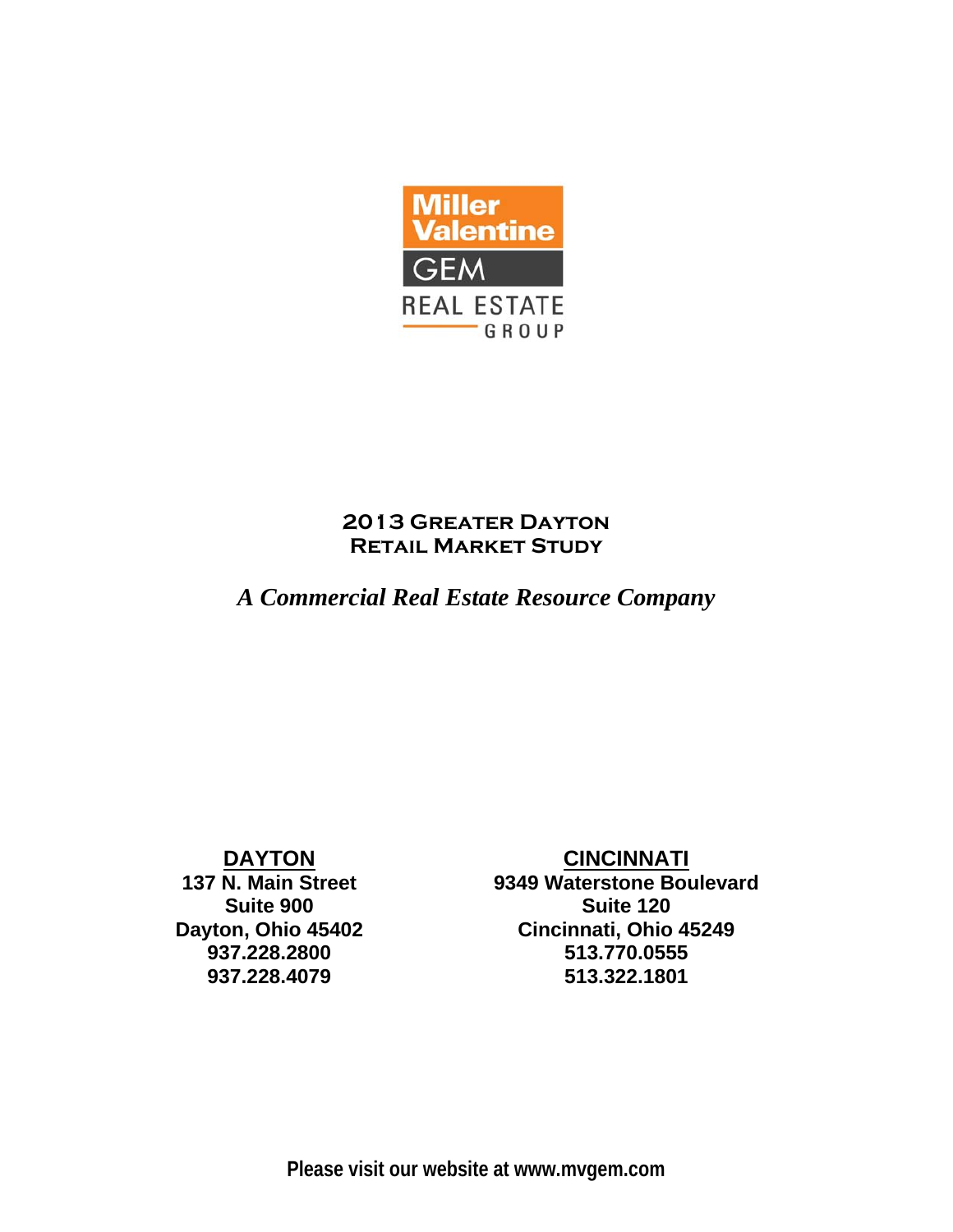

**Miller-Valentine GEM Real Estate Group** is a diversified commercial, industrial and investment real estate services company offering a wide variety of professional services including: **Leasing and Sales, Property Management and Consulting.**

The framework of our business is built upon our relentless desire to be unsurpassed in the level of information, knowledge and expertise we impart to our clients. In pursuit of this goal, we have assembled a diverse staff of experienced professionals in several related fields, supplemented these individuals with teams of strategic consultants, and dedicated administrative staff including a full-time database administrator/researcher. Our professional staff brings multiple years of combined real estate experience to the service of our clients.

For more information regarding **Miller-Valentine GEM Real Estate Group,** please call, fax, or visit our Website at:

> **Phone: (937) 228-2800 Fax: (937) 228-4079**

> > **www.mvgem.com**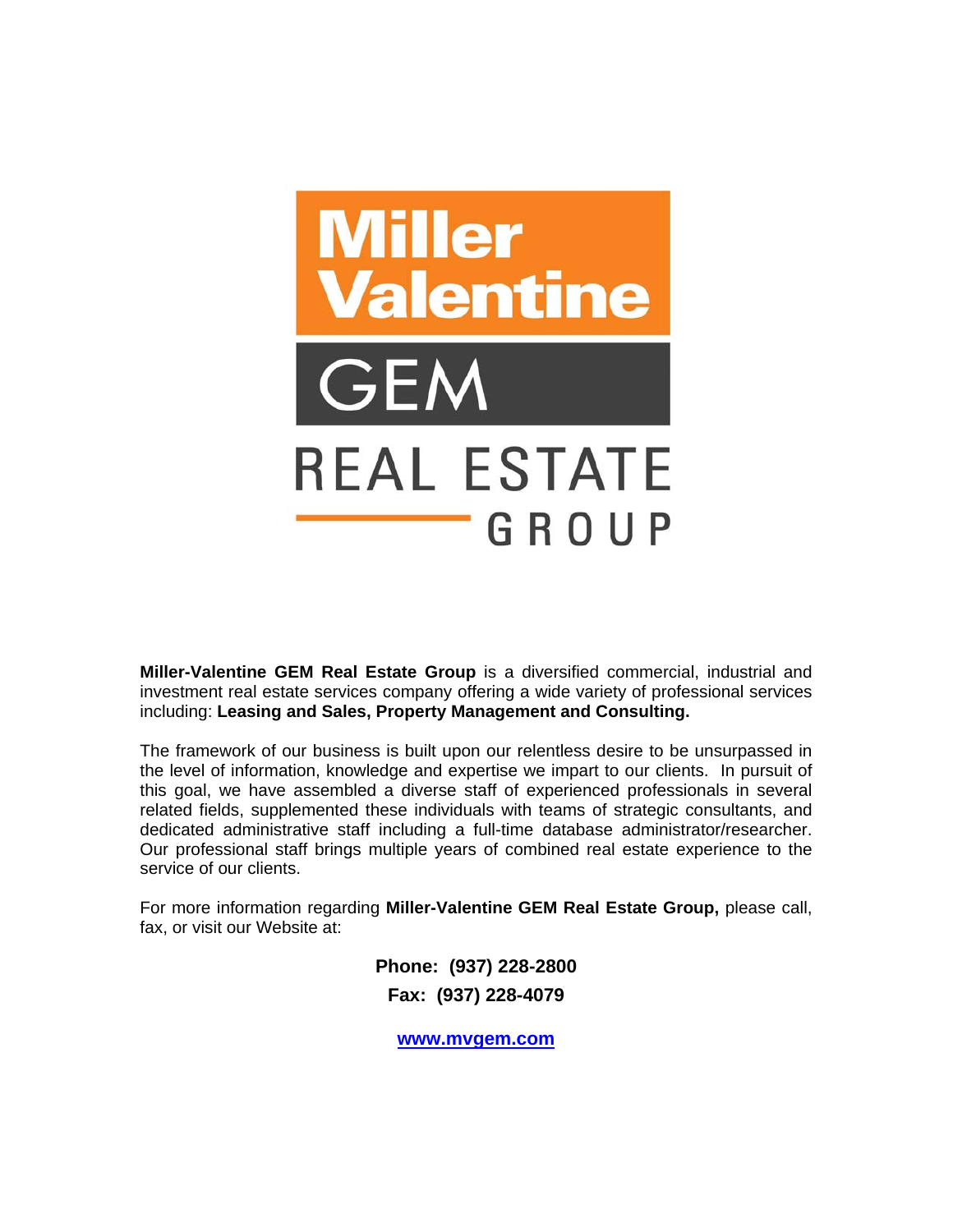

# **2013 DAYTON REGIONAL RETAIL MARKET STUDY**

*Miller-Valentine GEM Real Estate Group's* 2013 Dayton Regional Retail Market Study is a comprehensive survey designed to capture the current conditions and developing trends regarding retail space within the Dayton region. The properties assessed for this survey are those deemed to most accurately reflect the region's retail market.

**\_\_\_\_\_\_\_\_\_\_\_\_\_\_\_\_\_\_\_\_\_\_\_\_\_\_\_\_\_\_\_\_\_\_\_\_\_\_\_\_\_\_\_\_\_\_\_\_\_\_\_\_\_\_\_\_\_\_\_\_\_\_\_\_\_\_\_\_\_\_\_\_\_\_\_\_\_\_\_\_\_\_\_\_\_\_\_\_\_\_\_\_\_**

We sampled 268 retail facilities for this survey. These properties are divided into nine distinct sub-markets identified as: Dayton East; Dayton North; Dayton South; Dayton West; Springfield; Upper Valley; Xenia; Franklin-Springboro; Lebanon-Middletown. The chart below illustrates the number of retail centers surveyed within each sub-market.



A grand total of 24,966,709 square feet of retail space within the Dayton Regional Market was surveyed. *Miller-Valentine GEM Real Estate Group* determined that 3,457,672 square feet, or 13.85% of the grand total, was reported to be vacant. Accordingly, those properties included in the 2013 survey demonstrate a positive absorption within the regional market of 165,808 square feet. The 2013 results are summarized in the following grid.

|                            |     | 2013       | 2013      | 2013   | 2012-2013 | <b>Rental Rate Range</b>    | Expense/Sq.Ft.       |
|----------------------------|-----|------------|-----------|--------|-----------|-----------------------------|----------------------|
|                            | #   | <b>GFA</b> | Vac. s.f. | Vac. % | Absorb.   | All Space                   |                      |
| Dayton East Market         | 45  | 5,380,337  | 431.066   | 8.01%  | 55,515    | \$120.00<br>\$2.00          | \$20.00<br>$$1.00 -$ |
| Dayton North Market        | 47  | 3,800,151  | 828,996   | 21.81% | (80, 567) | \$3.00<br>\$25.00<br>$\sim$ | $$1.00 -$<br>\$5.50  |
| Dayton South Market        | 96  | 7.343.660  | 823.614   | 11.22% | 56.314    | \$3.00<br>\$75.00<br>$\sim$ | $$0.50 -$<br>\$25.00 |
| Dayton West Market         | 5   | 385.758    | 63.000    | 16.33% | (3,550)   | \$2.00<br>\$14.00<br>$\sim$ | $$1.50 -$<br>\$2.85  |
| Springfield Market         | 24  | 2.792.696  | 299.610   | 10.73% | 6.487     | \$2.00<br>\$28.00<br>$\sim$ | $$1.00 -$<br>\$4.88  |
| <b>Upper Valley Market</b> | 22  | 2.634.269  | 451.852   | 17.15% | 55.451    | \$4.00<br>\$35.00<br>$\sim$ | $$1.25 -$<br>\$9.00  |
| Xenia Market               | 5   | 548.262    | 70.085    | 12.78% | (19,886)  | \$6.00<br>\$14.00<br>$\sim$ | $$3.00 -$<br>\$3.83  |
| Franklin-Springboro Market |     | 457.509    | 61.277    | 13.39% | 582       | \$3.25<br>\$13.21<br>$\sim$ | $$1.25 -$<br>\$4.00  |
| Lebanon-Middletown Market  | 17  | 1.624.067  | 428.172   | 26.36% | 95,462    | \$2.10<br>\$24.00<br>$\sim$ | $$1.50 -$<br>\$5.00  |
| <b>Regional Market</b>     | 268 | 24.966.709 | 3.457.672 | 13.85% | 165.808   | \$2.00<br>\$120.00<br>٠     | $$0.50 -$<br>\$25.00 |
| Davton Area Market         | 193 | 16.909.906 | 2.146.676 | 12.69% | 27.712    | \$2.00<br>\$120.00          | \$25.00<br>$$0.50 -$ |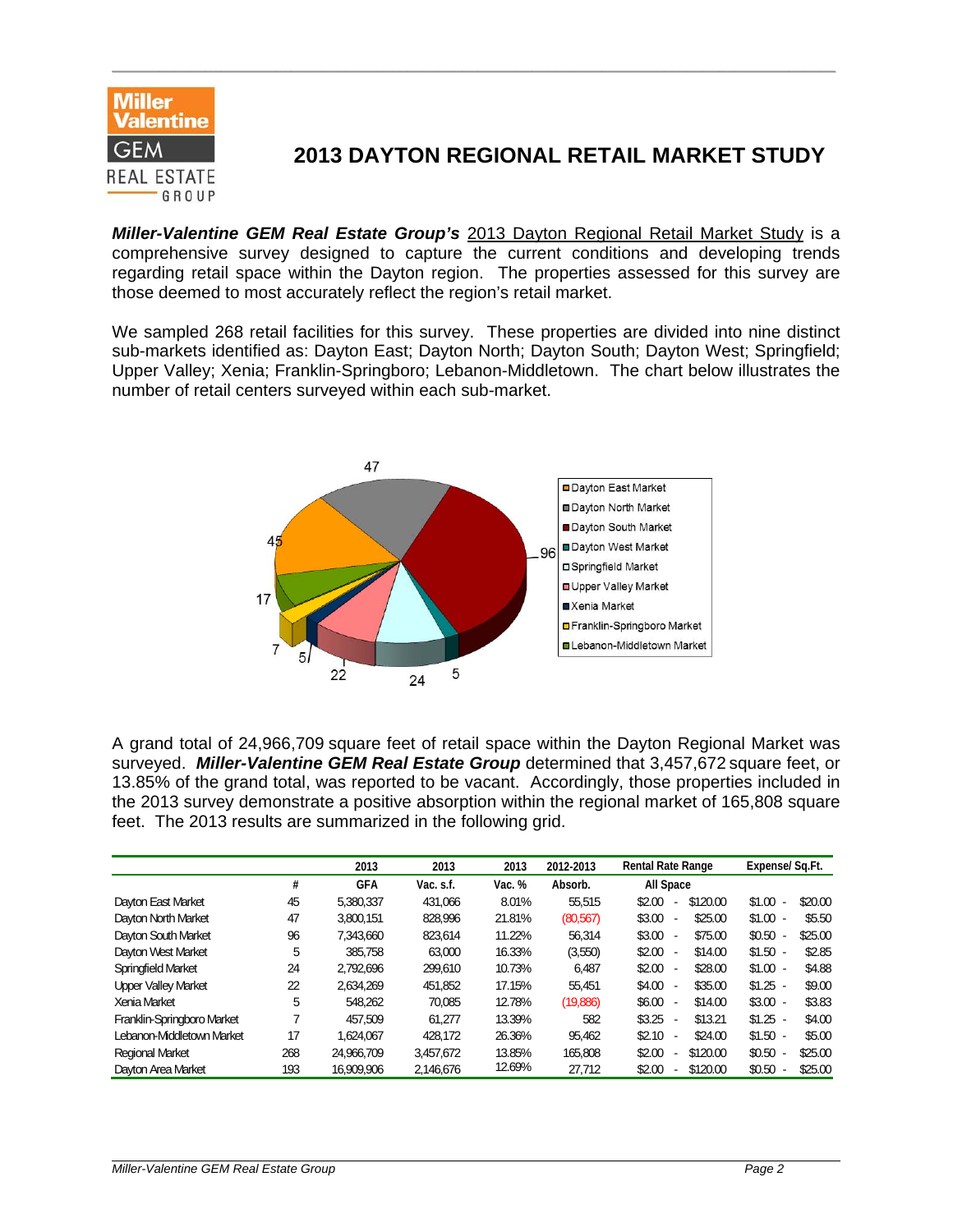

**\_\_\_\_\_\_\_\_\_\_\_\_\_\_\_\_\_\_\_\_\_\_\_\_\_\_\_\_\_\_\_\_\_\_\_\_\_\_\_\_\_\_\_\_\_\_\_\_\_\_\_\_\_\_\_\_\_\_\_\_\_\_\_\_\_\_\_\_\_\_\_\_\_\_\_\_\_\_\_\_\_\_\_\_\_\_\_\_\_\_\_\_\_**

The following chart illustrates the vacancy and absorption trends for both the Regional and immediate Dayton Area Markets. The trend in 2013 for both the Dayton Area and Dayton Regional markets reflect a decrease in vacancy rates and, correspondingly, available space. A summary of these trends, from 2008–2013 is shown below.

|                    | 2013 2012-2013 |         | 2012 2011-2012 |                |               | 2011 2010-2011 | 2010 2009-2010 |  | 2009 2008-2009 |                                                                                    | 2008 2007-2008 |         |
|--------------------|----------------|---------|----------------|----------------|---------------|----------------|----------------|--|----------------|------------------------------------------------------------------------------------|----------------|---------|
|                    | Vac. %         | Absorb. | Vac. %         |                | Absorb. Vac.% |                |                |  |                | Absorb. Vac.% Absorb. Vac.% Absorb. Vac.%                                          |                | Absorb. |
| Dayton Area Market |                |         |                |                |               |                |                |  |                | 12.69% 27,712 13.00% 338,417 14.98% 92,378 16.33% (51,940) 16.28% (406,290) 13.84% |                | (114)   |
| Regional Market    | 13.85%         | 165.808 | 14.59%         | 272,393 15.58% |               |                |                |  |                | 125,096  16.60%  (93,453)  16.33%  (554,153)  14.09%  (310,372)                    |                |         |

This data demonstrates a strengthening of both the area and regional retail markets.

*Miller-Valentine GEM Real Estate Group* surveyed 193 retail properties in the Dayton Area Market. This market is divided into sub-markets of East, North, South, and West. A total of 16,909,906 square feet of retail space was surveyed within these sub-markets. This review found that 2,146,676 square feet, or 12.69% of the total, was reported to be vacant. That result represents a decrease in the vacancy from 2012, when a 13.00% retail vacancy rate was reported. This activity is summarized, along with historical trend data, in the summary below.

|                     |          | 2013 2012-2013 |          | 2012 2011-2012 |        | 2011 2010-2011 |        | 2010 2009-2010 |          | 2009 2008-2009 |        | 2008 2007-2008 |
|---------------------|----------|----------------|----------|----------------|--------|----------------|--------|----------------|----------|----------------|--------|----------------|
|                     | Vac. $%$ | Absorb.        | Vac. $%$ | Absorb.        | Vac. % | Absorb.        | Vac. % | Absorb.        | Vac. $%$ | Absorb.        | Vac. % | Absorb.        |
| Dayton East Market  | 8.01%    | 55.515         | 8.99%    | 146.353        | 11.71% | 195.691        | 15.38% | 64.645         | 17.70%   | (247.252)      | 12.44% | 54,188         |
| Dayton North Market | 21.81%   | (80.567)       | 20.17%   | 122.315        | 22.89% | (5,206)        | 22.92% | (55.477)       | 21.65%   | 49.786         | 22.80% | (124, 300)     |
| Dayton South Market | 11.22%   | 56.314         | 11.92%   | 44.199         | 12.38% | (104.907)      | 12.88% | (37,088)       | 12.09%   | (168.424)      | 9.91%  | 14,899         |
| Dayton West Market  | 16.33%   | (3.550)        | 15.41%   | 25.550         | 22.03% | 6.800          | 23.80% | (24, 020)      | 17.57%   | (40.400)       | 7.10%  | 55,099         |
| Dayton Area Market  | 12.69%   | 27.712         | 13.00%   | 338.417        | 14.98% | 92.378         | 16.33% | (51, 940)      | 16.28%   | (406, 290)     | 13.84% | (114)          |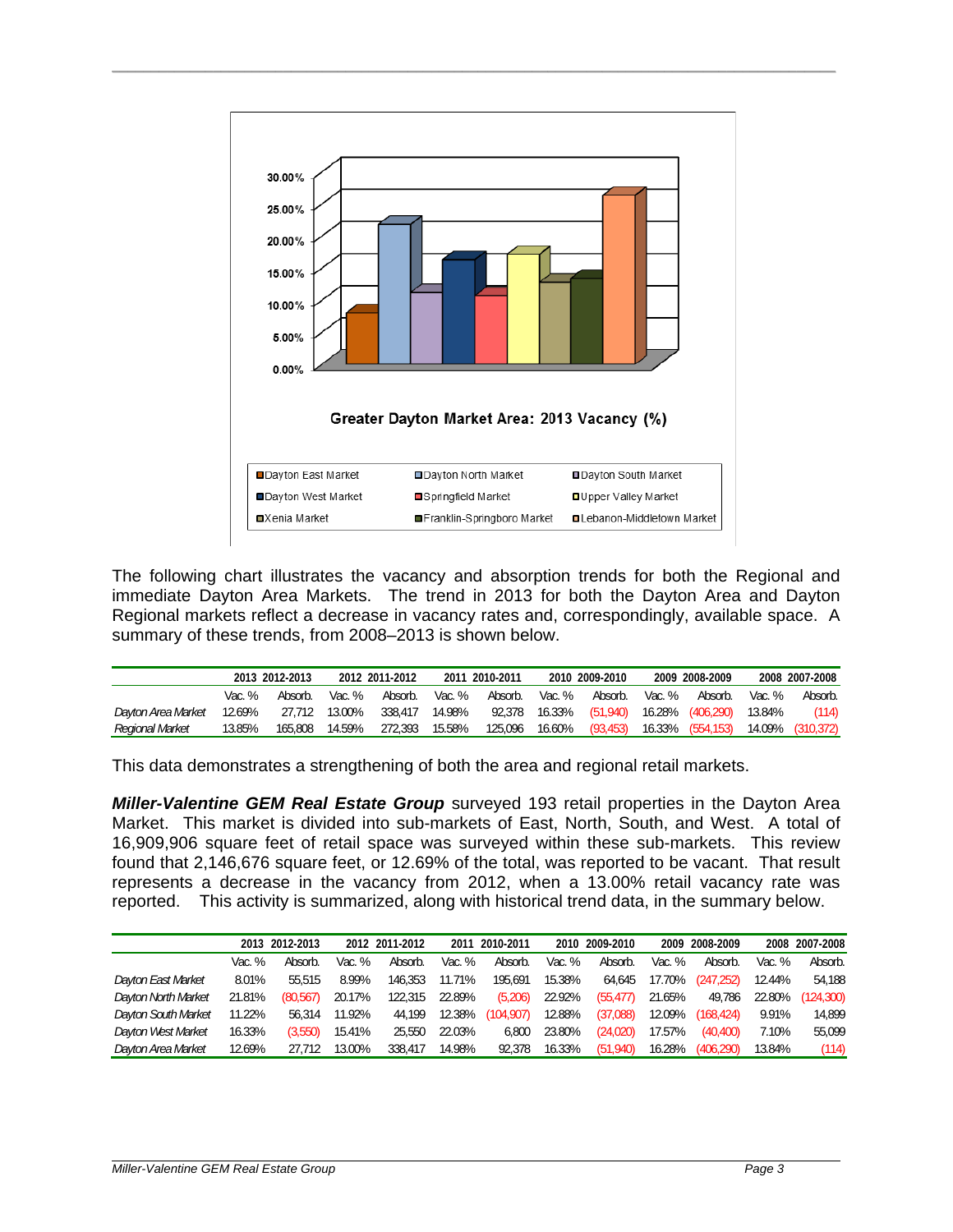*Miller-Valentine GEM Real Estate Group* analyzed each sub-group within the survey area. The most significant change is identified within the Dayton: North sub-market. This market reflect a negative trend with an increase in vacancy, resulting from negative space absorption. The remaining markets demonstrated lesser variation from the previous year's performance. The historical trend activity for each sub-market is illustrated below. A brief summary of the specific sub-market activity is on the following page.

**\_\_\_\_\_\_\_\_\_\_\_\_\_\_\_\_\_\_\_\_\_\_\_\_\_\_\_\_\_\_\_\_\_\_\_\_\_\_\_\_\_\_\_\_\_\_\_\_\_\_\_\_\_\_\_\_\_\_\_\_\_\_\_\_\_\_\_\_\_\_\_\_\_\_\_\_\_\_\_\_\_\_\_\_\_\_\_\_\_\_\_\_\_**

|                                  | 2013 2012-2013 |           | 2012 2011-2012 |           | 2010-2011<br>2011 |           | 2010   | 2009-2010         | 2009          | 2008-2009  |        | 2007-2008  |
|----------------------------------|----------------|-----------|----------------|-----------|-------------------|-----------|--------|-------------------|---------------|------------|--------|------------|
|                                  | Vac. %         | Absorb.   | Vac. %         | Absorb.   | Vac. %            | Absorb.   | Vac. % | Absorb.           | Vac. %        | Absorb.    | Vac. % | Absorb.    |
| Dayton East Market               | 8.01%          | 55.515    | 8.99%          | 146.353   | 11.71%            | 195.691   | 15.38% | 64.645            | 17.70%        | (247.252)  | 12.44% | 54,188     |
| Dayton North Market              | 21.81%         | (80, 567) | 20.17%         | 122.315   | 22.89%            | (5.206)   | 22.92% | (55.477)          | 21.65%        | 49.786     | 22.80% | (124,300)  |
| Dayton South Market              | 11.22%         | 56.314    | 11.92%         | 44.199    | 12.38%            | (104.907) | 12.88% | (37.088)          | 12.09%        | (168.424)  | 9.91%  | 14.899     |
| Dayton West Market               | 16.33%         | (3,550)   | 15.41%         | 25.550    | 22.03%            | 6.800     | 23.80% | (24.020) 17.57%   |               | (40.400)   | 7.10%  | 55,099     |
| Springfield Market               | 10.73%         | 6.487     | 10.96%         | 60.777    | 12.54%            | (70.257)  | 10.13% |                   | 39.185 11.48% | 48,556     | 13.14% | (126, 435) |
| <b>Upper Valley Market</b>       | 17.15%         | 55.451    | 19.26%         | (16.154)  | 18.65%            | (53.208)  | 16.23% | $(16,949)$ 15.58% |               | 32.119     | 16.87% | (107, 529) |
| Xenia Market                     | 12.78%         | (19,886)  | 9.16%          | 98.540    | 27.13%            | 2.170     | 27.52% |                   | 915 27.69%    | (126.559)  | 3.82%  | 23,250     |
| Franklin-Springboro Market       | 13.39%         | 582       | 13.52%         | 2.854     | 14.14%            | (13.192)  | 11.26% |                   | 1.550 11.60%  | 48.229     | 22.14% | (95, 850)  |
| Lebanon-Middletown Market 26.36% |                | 95.462    | 32.24%         | (212.041) | 19.19%            | 167.205   | 29.66% | (66.214)          | 23.63%        | (150.208)  | 15.03% | (3,694)    |
| Regional Market                  | 13.85%         | 165.808   | 14.59%         | 272.393   | 15.58%            | 125.096   | 16.60% | (93.453)          | 16.33%        | (554, 153) | 14.09% | (310, 372) |

### **Dayton East**

Within the *Dayton East* market, a total of (45) facilities were surveyed. This market accounts for a total of 5,380,337 square feet of space, of which 431,066 square feet, or 8.01%, was reported to be vacant. Overall, quoted annual lease rates range from \$2.00 to \$120.00 per square foot. Expense reimbursements ranged from \$1.00/sq.ft. to \$20.00/sq.ft.

#### **Dayton North**

Within the *Dayton North* market, a total of (47) facilities were surveyed. This market accounts for a total of 3,800,151 square feet of space, of which 828,996 square feet, or 21.81%, was reported to be vacant. Overall, quoted annual lease rates range from \$3.00 to \$25.00 per square foot. Expense reimbursements ranged from \$1.00/sq.ft. to \$5.50/sq.ft.

#### **Dayton South**

Within the *Dayton South* market, a total of (96) facilities were surveyed. This market accounts for a total of 7,343,660 square feet of space, of which 823,614 square feet, or 11.22%, was reported to be vacant. Overall, quoted annual lease rates range from \$3.00 to \$75.00 per square foot. Expense reimbursements ranged from \$0.50/sq.ft. to \$25.00/sq.ft.

#### **Dayton West**

Within the *Dayton West* market, a total of (5) facilities were surveyed. This market accounts for a total of 385,758 square feet of space, of which 63,000 square feet, or 16.33%, was reported to be vacant. Overall, quoted annual lease rates range from \$2.00 to \$14.00 per square foot. Expense reimbursements ranged from \$1.50/sq.ft. to \$2.85/sq.ft.

#### **Springfield**

Within the *Springfield* market, a total of (24) facilities were surveyed. This market accounts for a total of 2,792,696 square feet of space, of which 299,610 square feet, or 10.73%, was reported to be vacant. Overall, quoted annual lease rates range from \$2.00 to \$28.00 per square foot. Expense reimbursements ranged from \$1.00/sq.ft. to \$4.88/sq.ft.